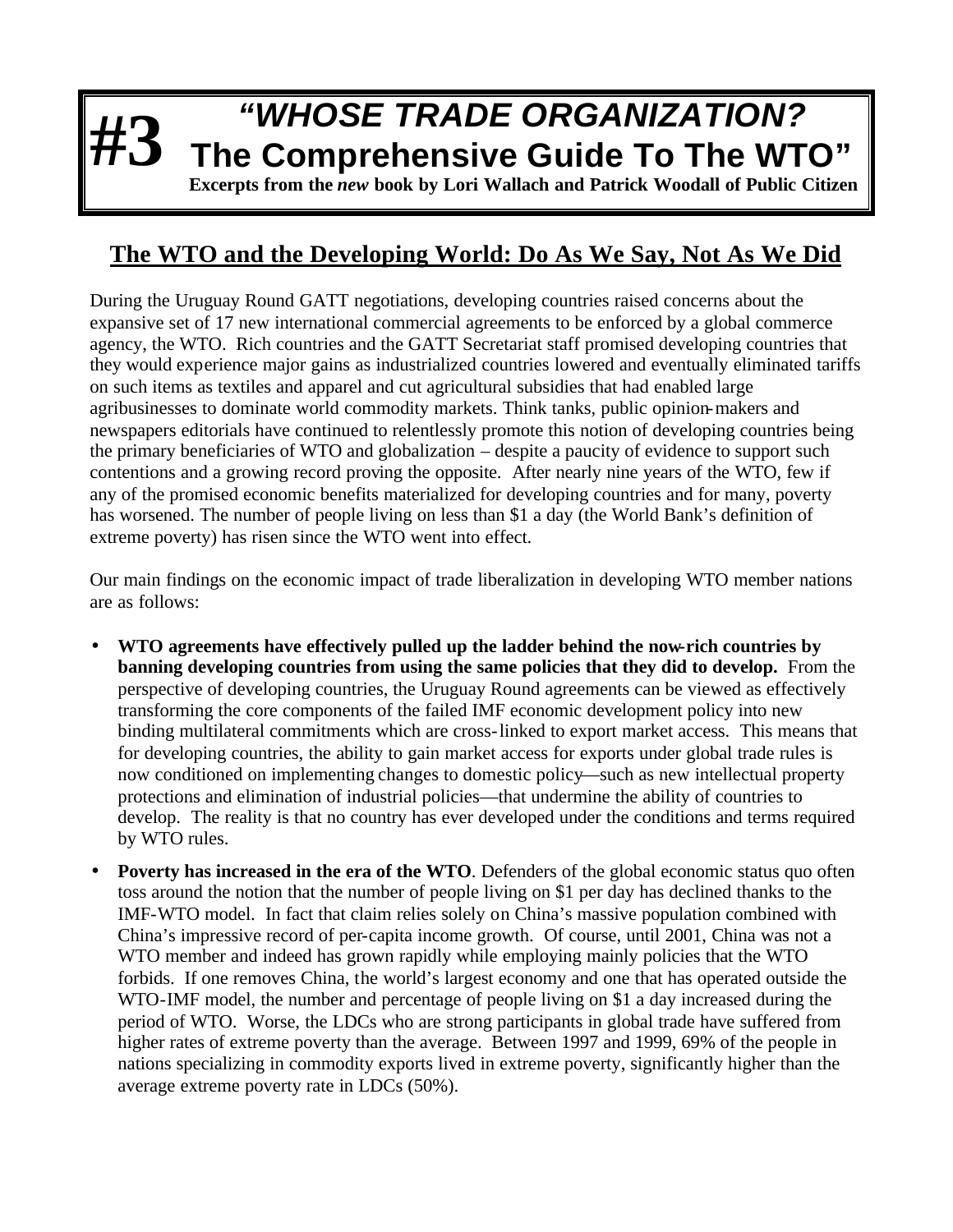- **The developing countries that did not adopt the "Washington Consensus" model fared better than those who did.** The dismal outcomes that this model has produced for developing countries required by IMF/ World Bank "structural adjustment" programs to adopt it suggest that these countries will derive no greater benefit from adopting it under WTO auspices. The per-capita income growth rates of developing regions before the period of structural adjustment are higher than the growth rates after the countries implemented the IMF-WTO model. For low and middleincome countries, per capita growth between 1980 and 2000 had fallen to half of where they were between 1960 and 1980.
	- Latin America's per-capita GDP grew by 75% between 1960-1980, but between 1980-2000 it grew by only six percent.
	- **Sub-Saharan Africa's per-capita GDP grew by 36% between 1960-1980 but declined by** 15% between 1980 –2000.
	- Arab states' per-capita GDP declined between 1980-2000 after it grew 175% between 1960-1980.
	- ß South Asia, South East Asia and the Pacific all had lower per-capita GDP growth subsequent to 1980 than in the previous 20 years. (Only in East Asia was this trend not sustained, but this is because China's per-capita GDP quadrupled during this period prior to China joining the WTO).
	- In sharp contrast, the nations that chose their own economic fortunes and policies such as China, India, Malaysia and Vietnam, had more economic success. These countries had among the highest growth rates of the developing world over the past two decades despite ignoring the directives of the WTO, IMF or World Bank.
- **Least developed countries' share of world trade has declined since the launch of the WTO.**  The developing world's share of world trade has not increased under the WTO as promised and in some instances—notably among least developed countries—it has declined. The 1998 Least Developed Countries Report of UNCTAD found that the share of world exports and imports had fallen sharply in the LDCs since the Uruguay Round. The 2002 UNCTAD report found that one in three LDCs saw their exports contract between 1997-2000, even as the global economy was expanding.
- **Falling commodity prices under the WTO have destroyed developing economies and increased poverty.** Nonpetroleum primary commodity prices fell by more than a quarter in the nearly nine years the WTO has been in effect and now are at historic lows. The Uruguay Round eliminated the commodity agreements that had stabilized world prices. At the same time, tariff cuts in a range of commodities increased volume and decreased prices. Compounding the problem of lower export earnings caused by plunging commodity prices is the fact that LDCs have become net importers of food and therefore must have a steady stream of foreign exchange simply to finance the imports needed to feed the population.
- **Corporate globalization has increased income inequality within and between countries**. Instead of generating income convergence between rich and poor countries, as WTO proponents predicted, the corporate globalization era of the 1990s actually exacerbated the income inequality between industrial and developing countries as well as between rich and poor within countries worldwide. According to UNCTAD, "...in almost all developing countries that have undertaken rapid trade liberalization, wage inequality has increased, most often in the context of declining industrial employment of unskilled workers and large absolute falls in their real wages, on the order of 20-30% in Latin American countries." According to the United Nations Development Program (UNDP), the differential in per-capita incomes between the countries with the poorest